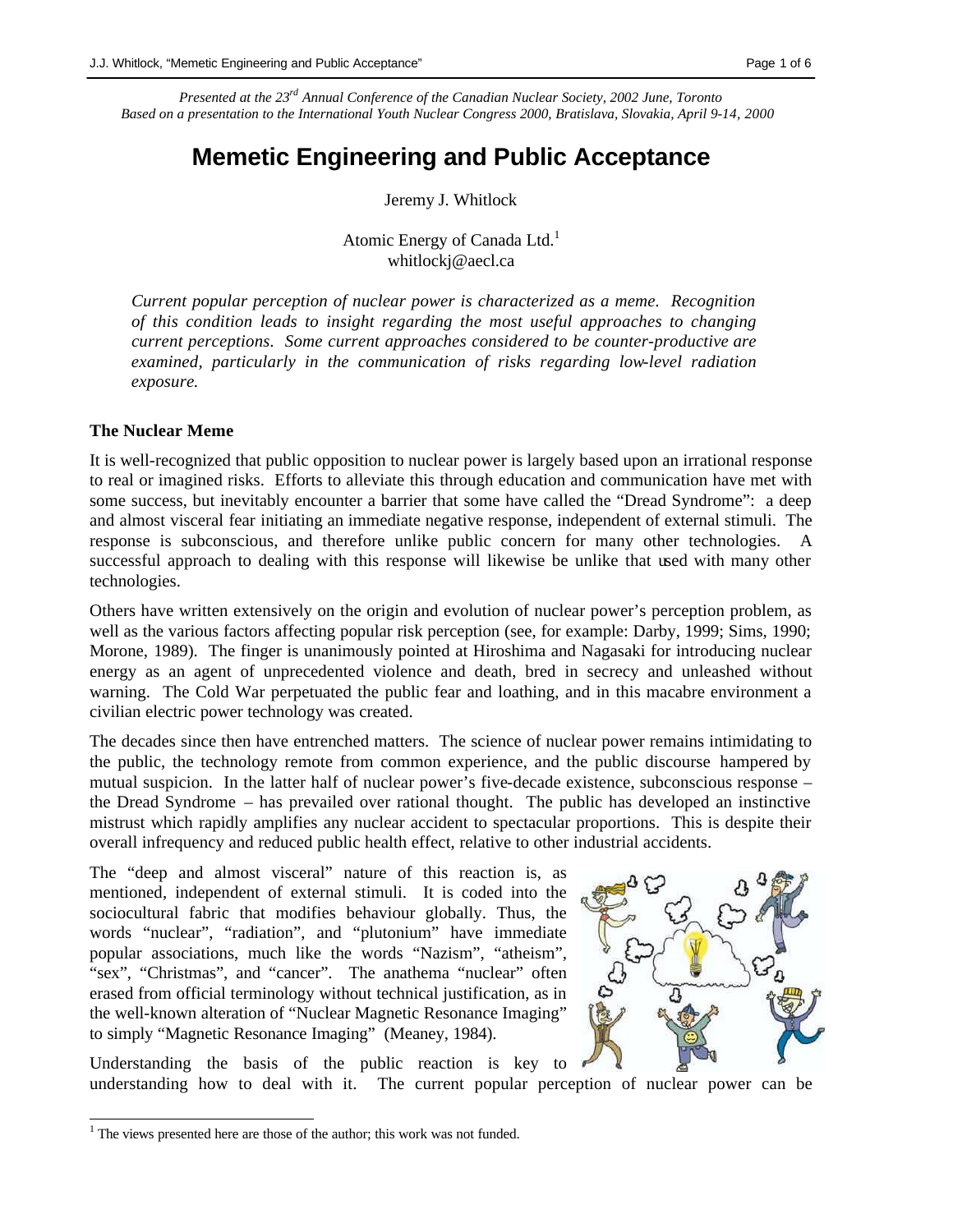characterized as a "meme". A meme, as coined by Oxford zoologist Richard Dawkins in his 1976 book *The Selfish Gene*, is a fundamental unit of thought that drives cultural evolution, in much the same manner that genes drive biological evolution (Dawkins, 1976). An entire field of "memetics" has developed around this theme (Blackmore, 1999; Bloom, 1997; Brodie, 1995; Lynch, 1999; Rushkoff, 1996).

Nuclear power's perception displays classic memetic traits in that it is contagious, replicating, mutable, and has significantly affected sociocultural evolution since its first "infection" of the collective public consciousness. That it is a particularly strong and resilient meme, and therefore one that experiences increasing rates of growth, is self-evident.

A meme programs its own transmission through its host. Memes propagate through communication – in books, movies, television shows, media reports, songs, paintings, and in simple conversation. As with genes, a meme need not be necessarily "good"



to survive; it is sufficient that it be strong and replicate quickly. A meme that satisfies this requirement will tend to appeal to the senses, or reinforce a fundamental desire, instinct, or bias. It will self-generate and spread exponentially, once introduced into a fertile medium.

Memetic replication is infinitely more rapid, of course, than its genetic analog, since the generation time is that of a single thought. This has two implications, both sobering: (1) a single individual can have a profound and rapid effect upon sociocultural evolution in his/her lifetime; and (2) the evolutionary pressure from competing memes is immediate and constant.

A prominent figure in the Canadian and global nuclear community, Dr. W.B. Lewis, recognized the memetic nature of nuclear-phobic sentiments shortly after Dawkins' introduction of the terminology (Lewis, 1978). Lewis was quick to note the superior nature of the nuclear-phobic meme, primarily due to its basis in fear. "Memes for fears," he writes, "gain added strength until they intoxicate the minds of those who indulge them."

Lewis rightly suggested that pro-nuclear memes, while inherently weaker, are worthy of cultivation: contrary to natural pressures, "bad" memes should be actively suppressed in order to preserve a "good" idea. Unfortunately, Lewis offered no insight as to how this might be accomplished, but he took the first step in recognizing the memetic roots of anti-nuclear perception.

## **What Doesn't Work**

Recognition can be liberating. The fact that subconscious nuclear-phobia is robust and self-replicating means that the past is somewhat irrelevant. Nothing practical is achieved in debating the origins of the anti-nuclear meme; it suffices to know that it exists and has a life of its own.

Recognition also leads to an effective discussion of countermeasures. The main reason for the mediocre success of past education and communication efforts is that memes are immune to reason. People do not fear nuclear technology because of rational concern for the health effect of radiation; otherwise there would be widespread enthusiasm to reduce indoor radon concentrations and time spent in the sun. Quite the opposite, despite ample information on the realities of exposure to radon progeny and sunlight, people show little concern. There is, in fact, widespread enthusiasm to conserve energy by tightly sealing residences, and thus increasing radon exposure. Outdoor summer activity has not been curtailed; instead, the population appears content to rationally approach sunlight's dangers with protective lotions and clothing.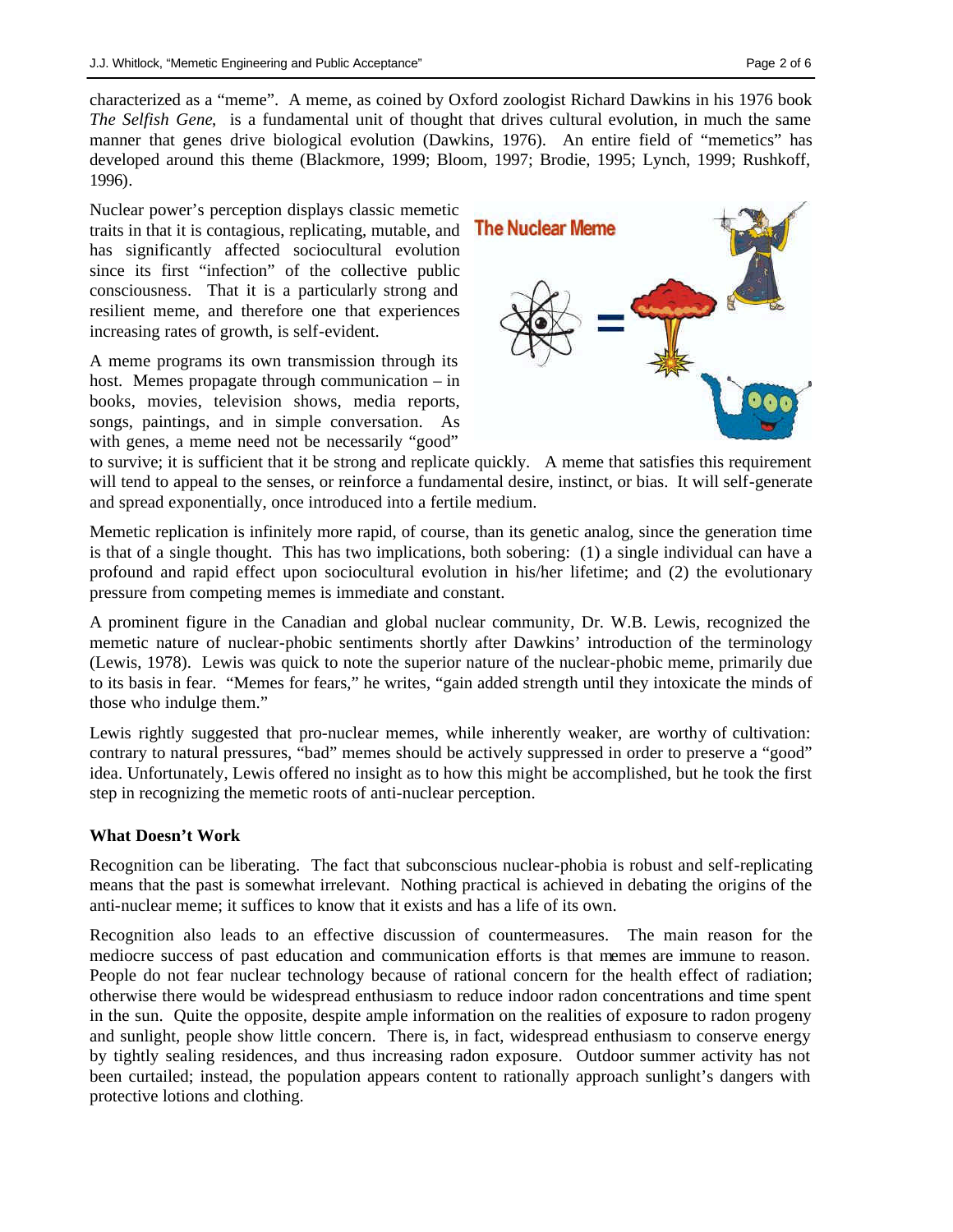When the radiation emanates from a nuclear reactor, however, the response is disproportionately opposite. Unfortunately, therefore, recent initiatives to raise public awareness of the realistic risks of low-level radiation exposure are probably doomed to failure as a mechanism for turning around public opinion. This is simply not the root of public apprehension.

More aggressive is the movement to directly counter the radio-phobic meme with what is essentially a "counter-meme"; namely, the notion that science has proven the zero or positive health effect of exposure to low-level radiation. This virile meme has replicated widely in the pro-nuclear community, for obvious reasons. It reinforces preconceptions based upon years of casual observation, it provides an alluring response to anti-nuclear propaganda, and it is supported (or, more accurately, not contradicted) by a growing body of evidence. The power of this meme drives scientists to proclaim its validity with almost impatient zeal, and to cast aspersions on the scientific integrity of colleagues who speak otherwise (Rockwell, 1997; Pollycove, 1998; Jaworowski, 1999; Higson, 2000).

This effect within the realm of science underscores the potency of memes. In truth, the facts of this matter have not changed the basis for adopting the so-called Linear No-Threshold (LNT) hypothesis in the first place. The LNT concept remains an administrative tool for the practical application of lowlevel radiation protection policy*,* in the *absence* of observable evidence for any health effect. Epidemiological studies of ever-increasing statistical power which fail to find evidence of a health effect do not prove the non-existence of a health effect; they only prove that if any effect exists, it is small.

This reality is reflected in the continuing policy of national and international agencies that set radiation protection guidelines, and is espoused by experts in the field (NEA, 1999; Gentner, 1998). Moreover, statistical analysis using the known limits of radiation risk suggest that the likelihood of finding such evidence is small (Goss, 1975).

Beyond the question of scientific accuracy, however, there is valid concern for the likelihood of success of this tactic. Can the radio-phobic meme, replicating in the public consciousness for decades, be turned around by a direct counter-attack? Will a declaration about the harmlessness (or benefit) of lowlevel radiation, even if scientifically sound, have a noticeable impact on public perception? This does not seem likely, and it is probable that such a declaration would be met with increased suspicion.

Unfortunately, the most obvious result of this internal challenge so far has been to divert attention from practical issues like the disproportionate spending allocated to low-level radiation protection, the misuse of the LNT model for predicting widespread health effects in large populations, and the cost-benefit arguments against the ALARA principle. These are valid issues at the root of nuclear power's economic and public perception woes, and they deserve greater consideration.

## **What Might Work**

If direct, frontal attacks raise concern, one might wonder if an effective tactic against the nuclear-phobia meme even exists. The effort to find one is certainly worthwhile, as long as a compelling argument can continue to be made for the continuation and expansion of nuclear technology (Rhodes, 2000).

A more subtle approach would be to employ the nuclear-phobia meme's own ability to survive and replicate in an indirect campaign against itself. An analogy can be made to genetic engineering ("memetic engineering"), from which strategies may be borrowed .

One example is "meme-splicing" – the insertion of a foreign, but compatible, pro-nuclear meme amongst existing memes known to possess favourable replication characteristics. The controversial topic of Global Climate Change is one such meme, and efforts have been made to include nuclear power in the discussion of amelioration strategies. Unlike the direct approach, which in this case might involve a unilateral declaration of nuclear power's environmental benefits, insertion into the Climate Change "vector" is subtly effective, and no less truthful. Participants otherwise indisposed to accept isolated positive statements about nuclear power, might allow its inclusion in a list of valid strategies.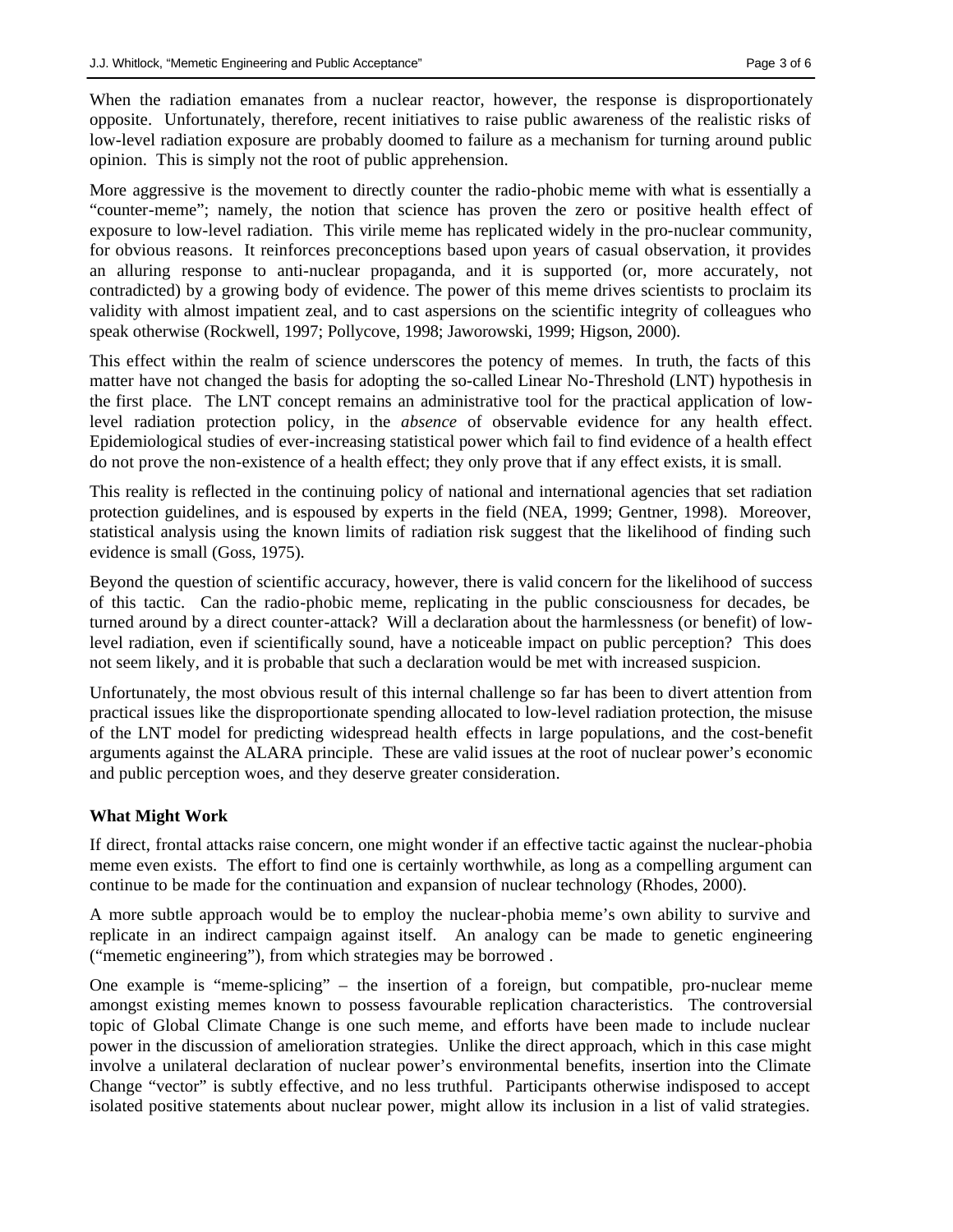Despite the exclusion of nuclear technology from two key export mechanisms of the Kyoto Protocol (United Nations, 2001), with time it appears that nuclear power might be retained on the agenda.

Much of genetic therapy involves the delivery of "corrected" genes into cells known to contain mutated versions of the same gene. From the viewpoint of public perception, memes involving popular exaggerations of the truth may be considered in this category. For example, that Chernobyl was a horrendous accident caused by foolishness and leading to death, is a truthful meme spread globally. That Chernobyl caused thousands of deaths, is a mutant form of this meme, as is the misconception that the accident could easily happen again anywhere in the world. Candid and factual recognition of Chernobyl's after-effects, however ugly, will avoid leaving a void for the ever-present hyperbole memes to fill.

Likewise, the scientific community should challenge the widely publicized but misguided motives for bringing the so-called "Children of Chernobyl" to North America each year. At the same time, it should be emphasized that a significant health benefit does result from this activity, but one that is probably not related to excess radiation exposure.

Regarding the generic issue of low-level radiation exposure, it is preferable to simply state what is known – that no effects have been observed below a certain exposure level. This is a straightforward and powerful message which all sides of the debate can agree to. People accept the observationthreshold argument for a host of other toxins, because they understand the implications. This avoids asking ordinary people to accept dose-risk models, and concepts of relative risk.



The trick is in the delivery – usually achieved in genetic therapy though the attachment of corrected genes to a modified virus capable of entering cells and integrating its own genetic information with that of the cell's chromosomes. One looks for analogous transport mechanisms in the case of "memetic therapy". Celebrity endorsements and television shows are perfect examples, but

probably unrealistic. Well-publicized statements by respected scientific authorities (professors, Nobel laureates, etc.) might suffice. Bumper-stickers have been spreading memes for decades, suggesting another conduit for understated, positive nuclear slogans ("Another Environmentalist for Nuclear Energy" has been used in the past).

The memetic significance of imagery should not be underestimated. A well-rooted meme like nuclearphobia requires minimal stimuli for proportionally large expression. Thus, although it is tempting to dismiss "Blinky", the three-eyed fish living near the nuclear plant on the FOX TV show "The Simpsons", as harmless humour, the popular resonance of this one image can have long-lasting socio-economic implications. Likewise, much more than entertainment motivated a recent episode of NBC's



"The West Wing" involving the crash of a truck bearing uranium fuel. "Memetic Resonance Imaging", if you will, is a fundamental tool of the entertainment and media industry.

In the application of memetic engineering to the nuclear field, the one-on-one approach may be best: for example, nuclear professionals should be encouraged to join environmental groups that reflect shared concerns. The members of such groups are ideal "vectors" for introducing corrected memes about nuclear power into the rest of society. Letters to newspapers, op-ed pieces, and informative websites are other options. This approach is traditionally thought to be less effective than large "marketpenetration" campaigns, such as national media advertising, and this is certainly true in the short term. If the memetic model is valid, however, then returns on individual (or fractionated) effort can be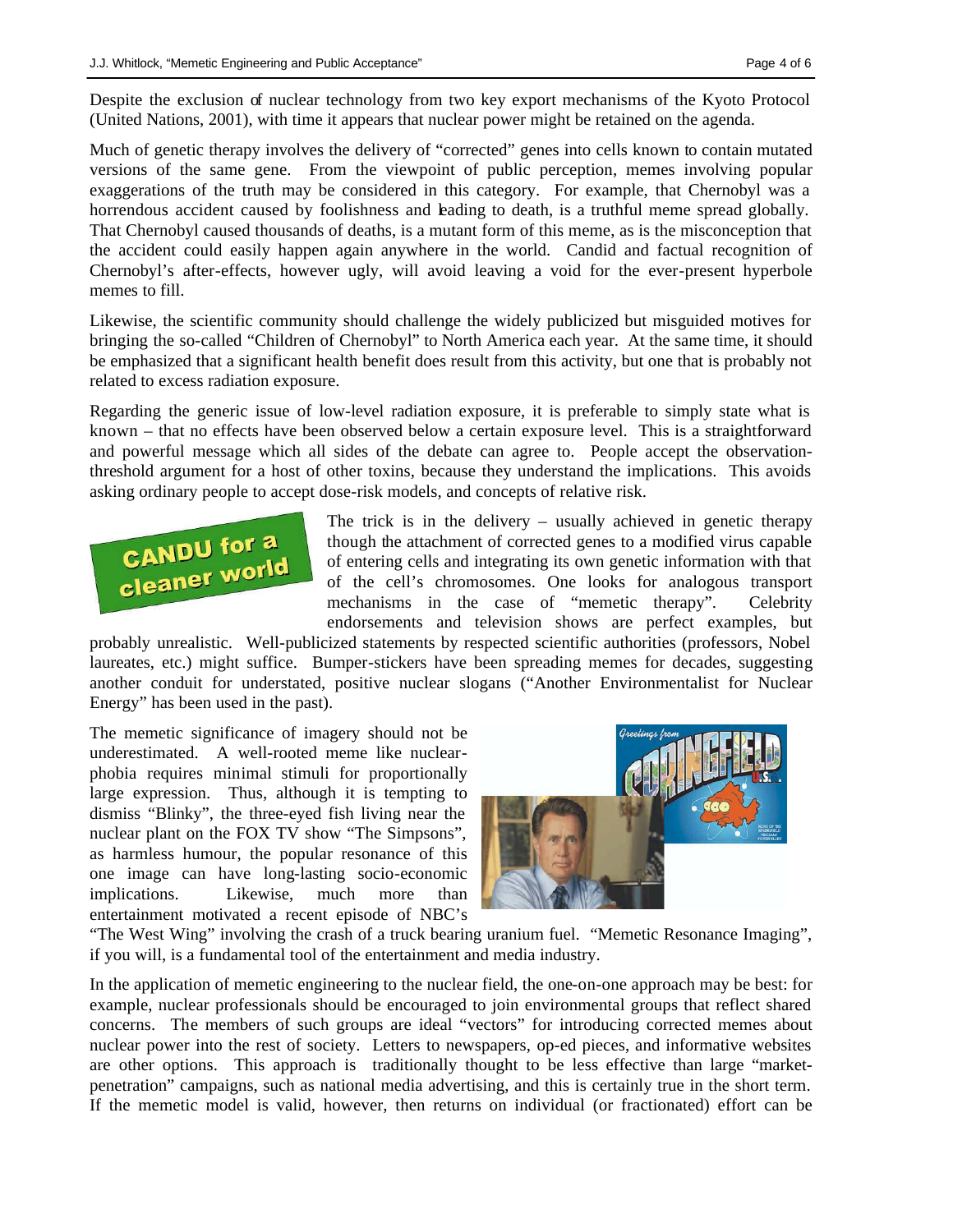widespread, and ordinary engineers, scientists, students, teacher, etc., become empowered in the field of broad public awareness.

The metaphorical application of genetic therapy to public acceptance of nuclear power is useful for gaining insight into the dilemma, as well as for solving it. We may speak of "causal" versus "susceptible" memes: techno-phobia and feelings of scientific inferiority are precursor memes that make one susceptible to a host of social perceptions, including nuclear-phobia. Increased awareness of science and technology, especially during one's formative education, helps to address this susceptibility.



We may think of "weaker" or "down-regulated" memes

requiring higher "expression": most college-level students in the US are known to support nuclear power, but incorrectly perceive that they are in the minority (Howard, 1999). This suggests that an information campaign publicizing the level of support for nuclear power might encourage more people to speak out in its favour.

#### **Summary**

It is suggested that "memetic engineering" has a higher potential for success than more direct methods currently practiced. The price is the requirement for more patience, subtlety, and time for implementation. Literal analogs from the world of genetic engineering are naturally impossible, but several insights and strategies are suggested.

The overwhelming benefit of nuclear technology to society justifies continued vigilance in raising its public acceptance level. This may require a renewed approach based on novel or unfamiliar concepts. The underlying theme is *subtlety*: this characterizes the fundamental perception problem, and this must characterize the solution.

#### **References**

Blackmore, S.J., and Dawkins, R*., The Meme Machine*, Oxford University Press, 1999.

Bloom, H.K., *The Lucifer Principle : A Scientific Expedition into the Forces of History*, Atlantic Monthly Press, 1997.

Brodie, R., *Virus of the Mind: The New Science of the Meme*, Integral Press, 1995

Darby, S., Radiation Risks, editorial, *British Medical Journal*, vol.319, October 1999.

Dawkins, R., *The Selfish Gene*, Oxford University Press, 1976.

Gentner, N.E., and Osborne, R.V., "Linear Versus Non-Linear: A Perspective from Health Physics and Radiobiology", *Proceedings of the 11th Pacific Basin Nuclear Conference (PBNC '98)*, Banff, Alberta, Canada, 1998.

Goss. S.G., *Health Physics*, November 1975.

Higson, D.J., "It's Time to Do Something About the LNT Controversy", Health Physics Society Newsletter (guest editorial), May 2000.

Howard, S.H., "Nuclear Energy's Future in the United States", Nuclear Energy Institute, address to the annual conference of the Canadian Nuclear Association and Canadian Nuclear Society, Montreal, 1999.

Jaworowski, Z., "Radiation Risk and Ethics", *Physics Today*, September 1999.